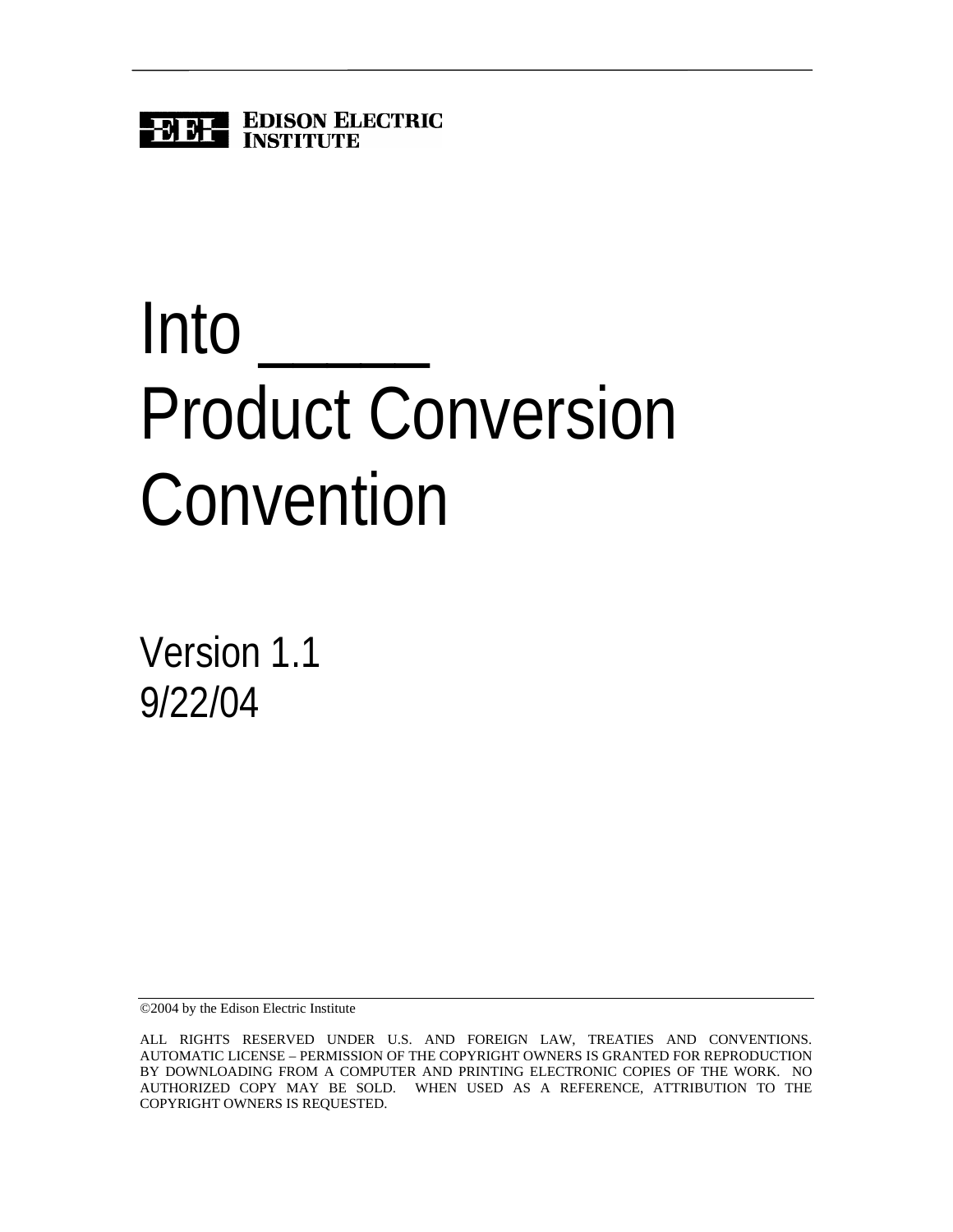## **PRINCIPLE CONSIDERATIONS RELATED TO A CONVERSION CONVENTION FOR AN "***INTO [Receiving Transmission Provider], Seller's Daily Choice"* **PRODUCT**

The Federal Energy Regulatory Commission (FERC) in Electricity Market Design and Structure; Docket No. RM01-12-000; 97 FERC ¶ 61, 146; issued an "Order Providing Guidance On Continued Processing Of RTO Filings" (Issued November 7, 2001) providing that FERC has "endeavored for several years to create regional transmission organizations (RTOs) to capture the benefits and efficiencies of a competitive power marketplace for the nation's electricity customers." As part of this transition to an RTO, PJM Interconnection, LLC ("PJM") an existing RTO and American Electric Power, Dayton Power & Light, Dominion Virginia Power, and Duquesne Light Company have agreed to expand PJM to encompass their respective control areas, such that each will transfer operational control of their control area to PJM. The below signatories desire to bring about some common understanding as to guiding principles that will assist in the interpretation of existing Products. Specifically, with the expansion of PJM, many market participants that have transactions for an "Into '[Receiving Transmission Provider]', Seller's Daily Choice" product ("Into Product") as defined in the EEI/NEMA Power Purchase And Sale Master Agreement, version 2.1 (modified 4/25/00) ("Master Agreement") and that have transactions under other agreements that reference an Into Product with Receiving Transmission Providers of AEP, DPL, Dominion Virginia Power, or Duquesne Light, have met to discuss the effect of the PJM's expansion on rights, duties and commercial risks of these transactions following the effective date of such expansion. As a result of these discussions, certain general principles have been conceptually advanced to ensure a smooth transition into PJM and promote continued liquidity of wholesale trading for these control areas based around PJM's hubs, in lieu of the Into Product.

In addressing the transition to the regional transmission markets, the following "Guiding Principles" are recommended to assist all market participants:

- 1. The formation of RTOs does not affect the legality, enforceability or binding nature of the existing Into Product transaction.
- 2. The formation of RTOs affects the transmission-related obligations of the parties.
- 3. The rights, responsibilities and existing risk allocation as between Buyers and Sellers of the Into Product prior to RTO formation should be maintained to the extent feasible within the RTO structure.
- 4. The interpretation of the existing product under the RTO should result in the same market function as the existing product in such a manner as to maintain and promote liquidity, fungibility, simplicity and an unambiguous trading location.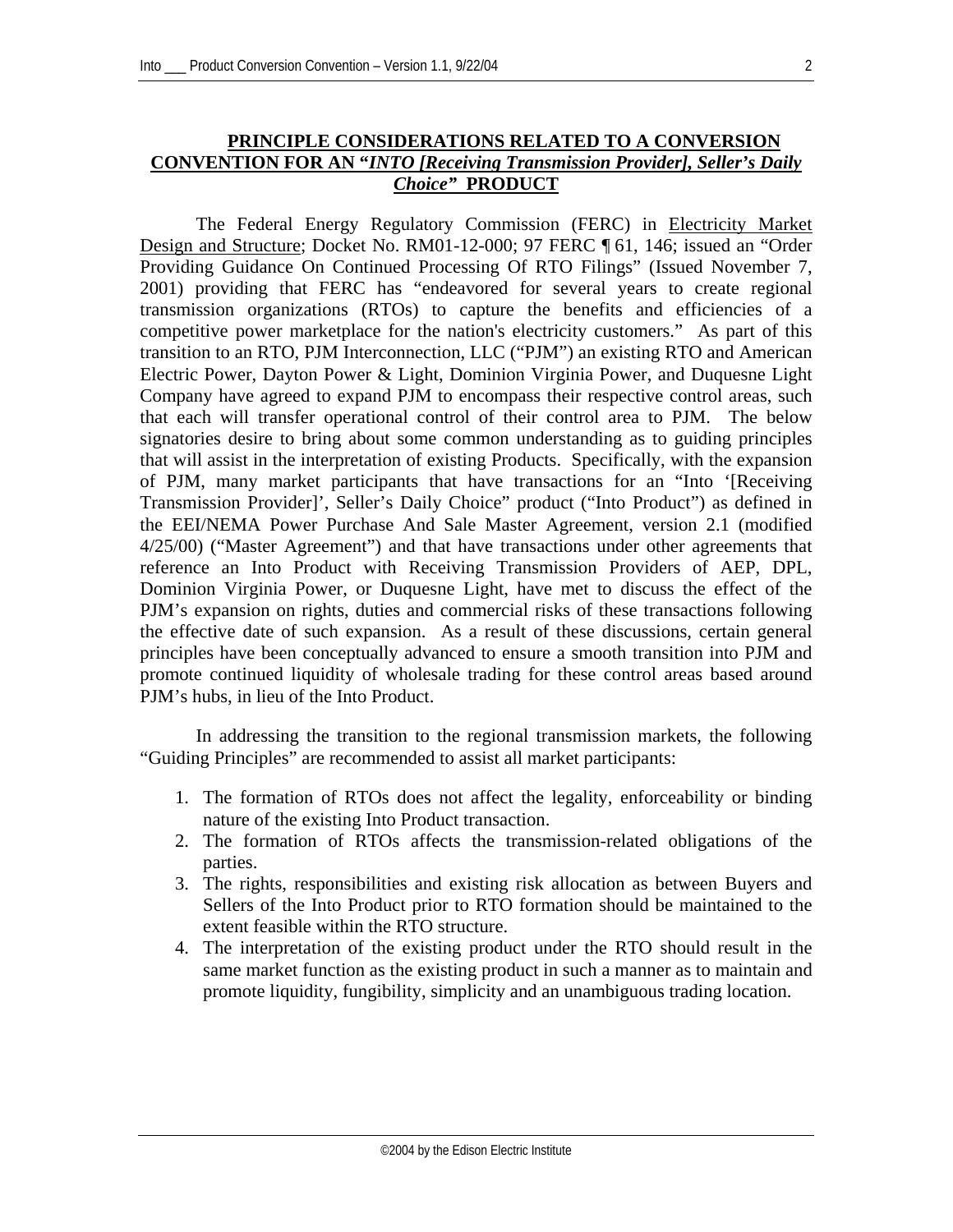## **ELEMENTS OF A CONVERSION CONVENTION FOR AN "***INTO Receiving Transmission Provider, Seller's Daily Choice"* **PRODUCT**

# **Definitions**

The Northern Illinois Hub ("NIHUB") means the aggregated Locational Marginal Price ("LMP") nodes defined by PJM Interconnection, LLC, its successors or assigns, ("PJM") as the Northern Illinois Hub which consist of specific load, interface, and generation nodes as presently set forth at [http://www.pjm.com/documents/downloads/growth/comed-hub](http://www.pjm.com/documents/downloads/growth/comed-hub-def.csv)[def.csv](http://www.pjm.com/documents/downloads/growth/comed-hub-def.csv) and to be permanently set forth, upon Commonwealth Edison Company's (ComEd's) integration at [http://www.pjm.com/markets/energy-market/downloads/lmp](http://www.pjm.com/markets/energy-market/downloads/lmp-aggregate-definitions.xls)[aggregate-definitions.xls.](http://www.pjm.com/markets/energy-market/downloads/lmp-aggregate-definitions.xls)

The AEP/Dayton hub ("ADhub") means the aggregated Locational Marginal Price ("LMP") nodes defined by PJM Interconnection, LLC, its successors or assigns, ("PJM") as the AEP/Dayton hub which consist of specific load, interface, and generation nodes as presently set forth at: [http://www.pjm.com/documents/downloads/growth/aep-dpl-dvp](http://www.pjm.com/documents/downloads/growth/aep-dpl-dvp-hub-defs.csv)[hub-defs.csv](http://www.pjm.com/documents/downloads/growth/aep-dpl-dvp-hub-defs.csv) and to be permanently set forth, upon integration at <http://www.pjm.com/markets/energy-market/downloads/lmp-aggregate-definitions.xls>

The AEP Generation Hub ("AEPGenHub") means the aggregated Locational Marginal Price ("LMP") nodes defined by PJM Interconnection, LLC, its successors or assigns, ("PJM") as the AEPGenHub which consist of specific load, interface, and generation nodes as presently set forth at: [http://www.pjm.com/documents/downloads/growth/aep](http://www.pjm.com/documents/downloads/growth/aep-dpl-dvp-hub-defs.csv)[dpl-dvp-hub-defs.csv](http://www.pjm.com/documents/downloads/growth/aep-dpl-dvp-hub-defs.csv) and to be permanently set forth, upon integration at <http://www.pjm.com/markets/energy-market/downloads/lmp-aggregate-definitions.xls>

The PJM Western Hub ("WestHub") means the aggregated Locational Marginal Price ("LMP") nodes defined by PJM Interconnection, LLC, its successors or assigns, ("PJM") as the PJM Western Hub which consist of specific load, interface, and generation nodes permanently set forth at: [http://www.pjm.com/markets/energy-market/downloads/lmp](http://www.pjm.com/markets/energy-market/downloads/lmp-aggregate-definitions.xls)[aggregate-definitions.xls](http://www.pjm.com/markets/energy-market/downloads/lmp-aggregate-definitions.xls)

The PJM South Hub ("SouthHub") means the aggregated Locational Marginal Price ("LMP") nodes defined by PJM Interconnection, LLC, its successors or assigns, ("PJM") as the PJM South Hub which consist of specific load, interface, and generation nodes as presently set forth at: [http://www.pjm.com/documents/downloads/growth/aep-dpl-dvp](http://www.pjm.com/documents/downloads/growth/aep-dpl-dvp-hub-defs.csv)[hub-defs.csv](http://www.pjm.com/documents/downloads/growth/aep-dpl-dvp-hub-defs.csv) and to be permanently set forth, upon integration at <http://www.pjm.com/markets/energy-market/downloads/lmp-aggregate-definitions.xls>

"Transition Period" shall mean, with respect to all "Into Product" Transactions, the period beginning on the date that operational control of the respective control area is transferred to the PJM and PJM begins to operate an LMP market ("Transition Effective Date") and concluding at the end of the respective Delivery Periods of such Transactions.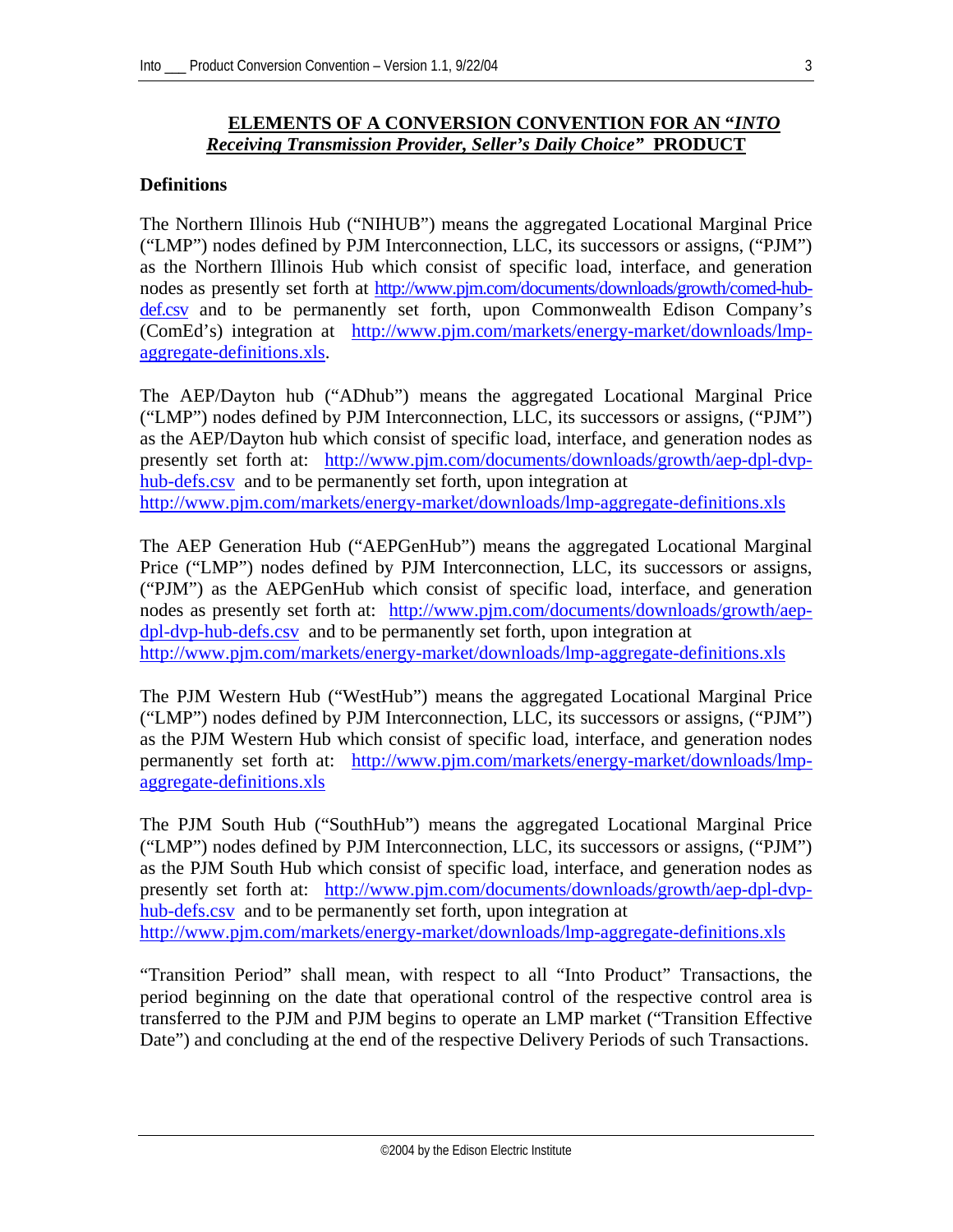"PJM Transition Product" means the former "Into Product" which Seller has agreed to sell and Buyer has agreed to purchase, and which Product shall be reformed as set forth herein during the Transition Period.

"PJM Rules" means the Open Access Transmission Tariff of PJM as maintained on file with the Federal Energy Regulatory Commission as the same may be amended or supplemented from time to time, the Operating Agreement of PJM Interconnection, L.L.C. Third Revised Rate Schedule No. 24, effective August 25, 2003, as it may be amended from time to time (or any document replacing it as to the relevant provisions), and the other PJM rules and regulations in effect from time to time.

"Into ['Receiving Transmission Provider'], Seller's Daily Choice" means for such Transactions under the Master Agreement that, in accordance with the provisions set forth below, as of the Transition Effective Date, the parties to such Transactions shall perform in accordance with the following terms:

- (1) Seller and Buyer agree to modify the Delivery Point for "Into '['Receiving Transmission Provider'], , Seller's Daily Choice" Transactions between the Parties from "Into ['Receiving Transmission Provider'], Seller's Daily Choice" to a fixed Delivery Point within the Receiving Transmission Provider's control area (the "Fixed Delivery Point") agreed to by Buyer and Seller, such as AEPGenHub, ADhub, NIhub, SouthHub or PJM West Hub.
- (2) Seller and Buyer may agree to a conversion price (the "Conversion Price") in consideration for the agreement of Seller to deliver and Buyer to receive the Quantity at the Fixed Delivery Point.
- (3) Title to the agreed upon Quantity shall pass from Seller to Buyer at the Fixed Delivery Point.
- (4) Buyer's obligation to receive and pay for the Contract Quantity is fulfilled by providing to Seller the Contract Price and the Conversion Price payable by Buyer, if any, and taking title at Fixed Delivery Point for the agreed upon Delivery Period. Seller shall bear all costs, congestion, and transmission losses to the Fixed Delivery Point and pay the Conversion Price, if any. Seller's performance is complete and title is transferred to Buyer when this PJM Transition Product is delivered to the Fixed Delivery Point.
- (5) Buyer assumes all risks associated with the transmission away from the Fixed Delivery Point and Seller makes no representation that the energy purchased can be moved from the Fixed Delivery Point and Seller has no liability if Buyer is unable to move the energy from the Fixed Delivery Point for any reason. Buyer shall bear all costs, congestion, and transmission losses from the Fixed Delivery Point to Buyer's ultimate sink, or any subsequent Delivery Point.
- (6) Seller and Buyer agree to modify the time zone from CPT to EPT for all "Into ['Receiving Transmission Provider'], Seller's Daily Choice" Transactions between the Parties to reflect the new PJM traded product.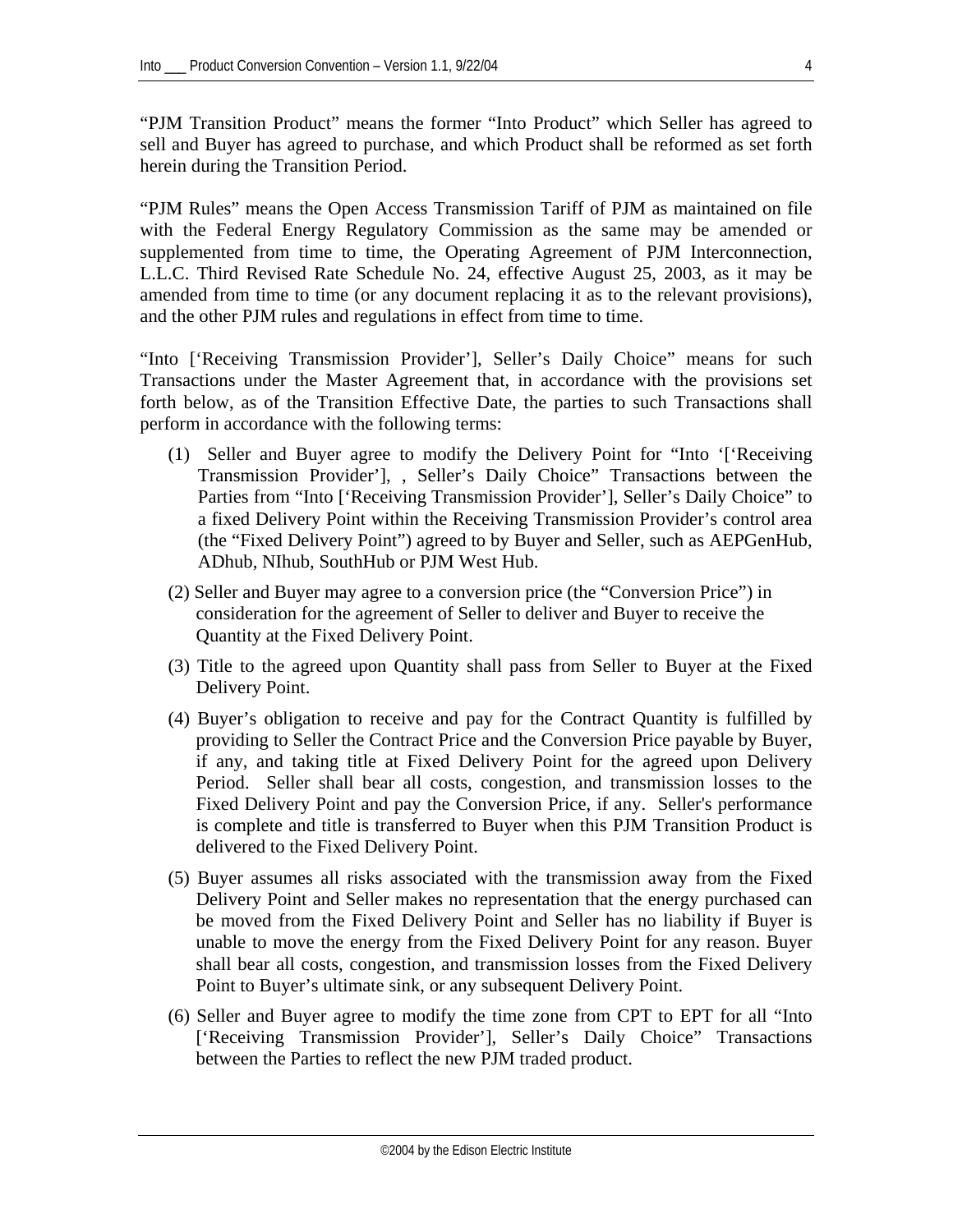# **COMPARISON OF FORMER INTO PRODUCT AND PJM TRANSITION PRODUCT**

The following table contains a comparison of the obligations, rights, and Transaction curtailment risks associated with an existing "Into" Product before the Transition Effective Date with the corresponding obligations, rights, and Transaction curtailment risks under the consensus Conversion Convention for the PJM Transition Product as of the Transition Effective Date:

| Comparison of Former Into Product and PJM Transition Product |                                                                       |                                                                 |                                                                      |                                                                |  |  |
|--------------------------------------------------------------|-----------------------------------------------------------------------|-----------------------------------------------------------------|----------------------------------------------------------------------|----------------------------------------------------------------|--|--|
|                                                              | Former Into Product Obligations, Rights and Transaction               | PJM Transition Product Obligations, Rights                      |                                                                      |                                                                |  |  |
| <b>Curtailment Risk Allocation</b>                           |                                                                       |                                                                 | and Transaction Curtailment Risk Allocation                          |                                                                |  |  |
| Seller<br>Activity                                           |                                                                       | Buyer                                                           | Seller                                                               | Buyer                                                          |  |  |
| Delivery<br>Obligation                                       | To Designated<br>Interface (DI)                                       | Receive at DI or<br>Control Area                                | Deliver to Fixed<br>Delivery Point                                   | Receive at Fixed                                               |  |  |
|                                                              | or from Control<br><b>Generation Bus</b><br>bar<br>Area<br>Generation |                                                                 |                                                                      | Delivery Point                                                 |  |  |
| Capacity                                                     | None $-$ unless<br>Transaction<br>provides<br>otherwise.              | None $-$ unless<br><b>Transaction</b><br>provides<br>otherwise. | None $-$ unless<br>existing<br>Transaction<br>provides<br>otherwise. | None $-$ unless existing<br>Transaction provides<br>otherwise. |  |  |
| Scheduling<br>Day ahead by<br>11 AM CPT or<br><b>EPT</b>     |                                                                       | None                                                            | PJM requirements                                                     | PJM requirements                                               |  |  |
| Generation<br>Source                                         | Seller's choice<br>from anywhere<br>to or within<br>Control area      | No choice as to<br>source of supply                             | No change, but<br>delivery point is<br>the Fixed<br>Delivery Point   | No change, but receipt<br>point is the Fixed<br>Delivery Point |  |  |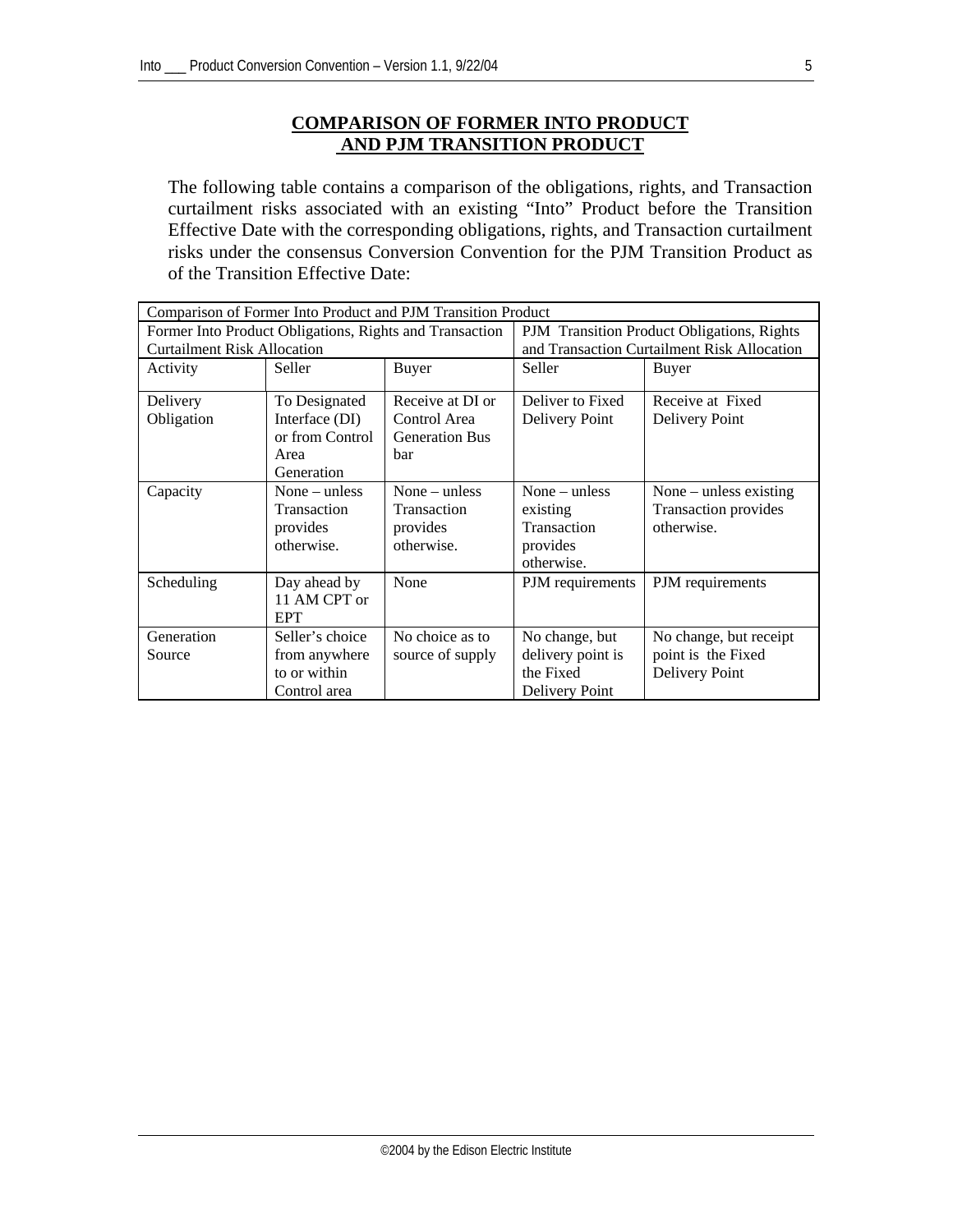| Comparison of Former Into Product and PJM Transition Product |                                                                                                                                                                                                                                                   |                                                                                                                                                                                                      |                                                                                                                                                                                                     |                                                                                                                                                                                                                                                                               |  |  |
|--------------------------------------------------------------|---------------------------------------------------------------------------------------------------------------------------------------------------------------------------------------------------------------------------------------------------|------------------------------------------------------------------------------------------------------------------------------------------------------------------------------------------------------|-----------------------------------------------------------------------------------------------------------------------------------------------------------------------------------------------------|-------------------------------------------------------------------------------------------------------------------------------------------------------------------------------------------------------------------------------------------------------------------------------|--|--|
| Former Into Product Obligations, Rights and                  |                                                                                                                                                                                                                                                   |                                                                                                                                                                                                      | PJM Transition Product Obligations, Rights                                                                                                                                                          |                                                                                                                                                                                                                                                                               |  |  |
| <b>Transaction Curtailment Risk Allocation</b>               |                                                                                                                                                                                                                                                   |                                                                                                                                                                                                      | and Transaction Curtailment Risk Allocation                                                                                                                                                         |                                                                                                                                                                                                                                                                               |  |  |
| Activity                                                     | Seller                                                                                                                                                                                                                                            | Buyer                                                                                                                                                                                                | Seller                                                                                                                                                                                              | <b>Buyer</b>                                                                                                                                                                                                                                                                  |  |  |
| Purchase of<br>Transmission                                  | Seller buys<br>transmission<br>from Source to<br>DI; No<br>transmission if<br>use inside<br>control area<br>generation<br>source                                                                                                                  | Buyer buys<br>transmission<br>from DI to<br>ultimate sink or<br>from inside<br>control area<br>generation<br>source to<br>ultimate sink                                                              | Seller buys<br>transmission and<br>pays related<br>congestion costs<br>from Generation<br>Source (GS) to<br>the Fixed<br>Delivery Point. .<br>No transmission<br>if Fixed<br>Delivery Point<br>buy. | Buyer buys transmission<br>and pays related<br>congestion costs from the<br>Fixed Delivery Point (a) to<br>ultimate sink if ultimate<br>sink other than the Fixed<br>Delivery Point (i.e., Buyer<br>takes transmission, losses<br>and congestion risks on the<br>away wheel.) |  |  |
| Use of Firm<br>Transmission                                  | Optional to<br>Seller; If<br>Seller's firm<br>transmission<br>curtailed from<br>GS to control<br>area, Seller re-<br>supplies to<br>Alternative<br>Designated<br>Interface (ADI)<br>& each of Seller<br>and Buyer pays<br>for its<br>transmission | Must be<br>available to<br>Buyer. If<br>Buyer's firm<br>transmission<br>curtailed within<br>control area,<br>Buyer receives<br>at ADI & each<br>of Buyer and<br>Seller pays for<br>its transmission. | Optional to<br>Seller. Whether<br>or not curtailed<br>Seller must<br>deliver to the<br><b>Fixed Delivery</b><br>Point.                                                                              | Need not be available to<br>Buyer. Buyer pays for its<br>transmission, losses and<br>congestion from the Fixed<br>Delivery Point. Buyer's<br>Transmission out of the<br>Fixed Delivery Point is at<br>Buyer's option and risk.                                                |  |  |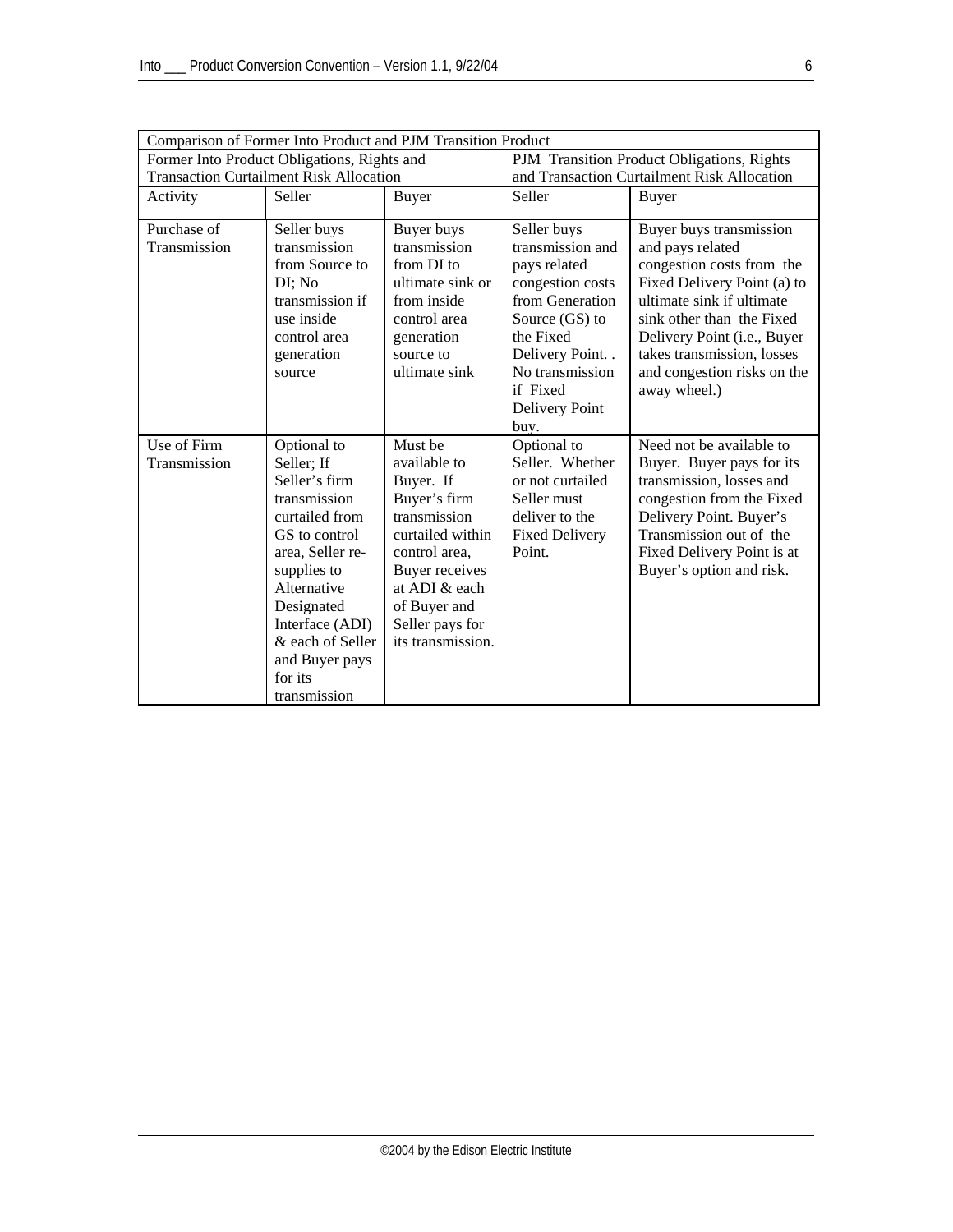|                                                | Comparison of Former Into Product and PJM Transition Product |                                   |                                             |                            |  |  |  |  |
|------------------------------------------------|--------------------------------------------------------------|-----------------------------------|---------------------------------------------|----------------------------|--|--|--|--|
| Former Into Product Obligations, Rights and    |                                                              |                                   | PJM Transition Product Obligations, Rights  |                            |  |  |  |  |
| <b>Transaction Curtailment Risk Allocation</b> |                                                              |                                   | and Transaction Curtailment Risk Allocation |                            |  |  |  |  |
| Activity                                       | Seller                                                       | <b>Buyer</b>                      | Seller                                      | Buyer                      |  |  |  |  |
|                                                |                                                              |                                   |                                             | Rationale                  |  |  |  |  |
| Use of Non-firm                                | Seller option. If                                            | Seller can                        | Optional to Seller.                         | Need not be available to   |  |  |  |  |
| Transmission                                   | transmission                                                 | require Buyer to                  | Whether or not                              | Buyer. Buyer pays for      |  |  |  |  |
|                                                | curtailed. Seller                                            | take non-firm @                   | curtailed, Seller                           | its transmission, losses,  |  |  |  |  |
|                                                | re-supplies to                                               | Seller's risk.                    | must deliver to                             | and congestion from the    |  |  |  |  |
|                                                | ADI and pays                                                 | Buyer can elect                   | the Fixed                                   | Fixed Delivery Point.      |  |  |  |  |
|                                                | its and Buyer's                                              | non-firm $@$                      | Delivery Point.                             | Buyer's Transmission       |  |  |  |  |
|                                                | transmission.                                                | Buyer's risk and                  |                                             | from the Fixed Delivery    |  |  |  |  |
|                                                |                                                              | in such case<br>Seller has no re- |                                             | Point is at Buyer's option |  |  |  |  |
|                                                |                                                              |                                   |                                             | and risk.                  |  |  |  |  |
|                                                |                                                              | supply obligation                 |                                             |                            |  |  |  |  |
|                                                |                                                              | if transmission                   |                                             |                            |  |  |  |  |
|                                                |                                                              | curtailed.                        |                                             |                            |  |  |  |  |
| Transmission -                                 | Seller may                                                   | If both Seller and                | Optional to Seller.                         | Need not be available to   |  |  |  |  |
| Hourly Firm or                                 | require Buyer                                                | Buyer bought                      | Whether or not                              | Buyer. Buyer pays for      |  |  |  |  |
| Non Firm                                       | to buy hourly                                                | firm                              | curtailed, Seller                           | its transmission, losses,  |  |  |  |  |
| to/from                                        | transmission                                                 | transmission,                     | must deliver to                             | and congestion from the    |  |  |  |  |
| Designated                                     |                                                              | then each pays                    | the Fixed                                   | Fixed Delivery Point.      |  |  |  |  |
| Interface or                                   |                                                              | for its own                       | Delivery Point.                             | Buyer's Transmission       |  |  |  |  |
| Alternate                                      |                                                              | replacement                       |                                             | from the Fixed Delivery    |  |  |  |  |
| Designated                                     |                                                              | transmission.]                    |                                             | Point is at Buyer's option |  |  |  |  |
| Interface if day                               |                                                              |                                   |                                             | and risk.                  |  |  |  |  |
| ahead firm                                     |                                                              |                                   |                                             |                            |  |  |  |  |
| transmission                                   |                                                              |                                   |                                             |                            |  |  |  |  |
| schedule sinking<br>in control area is         |                                                              |                                   |                                             |                            |  |  |  |  |
| curtailed                                      |                                                              |                                   |                                             |                            |  |  |  |  |
|                                                |                                                              |                                   |                                             |                            |  |  |  |  |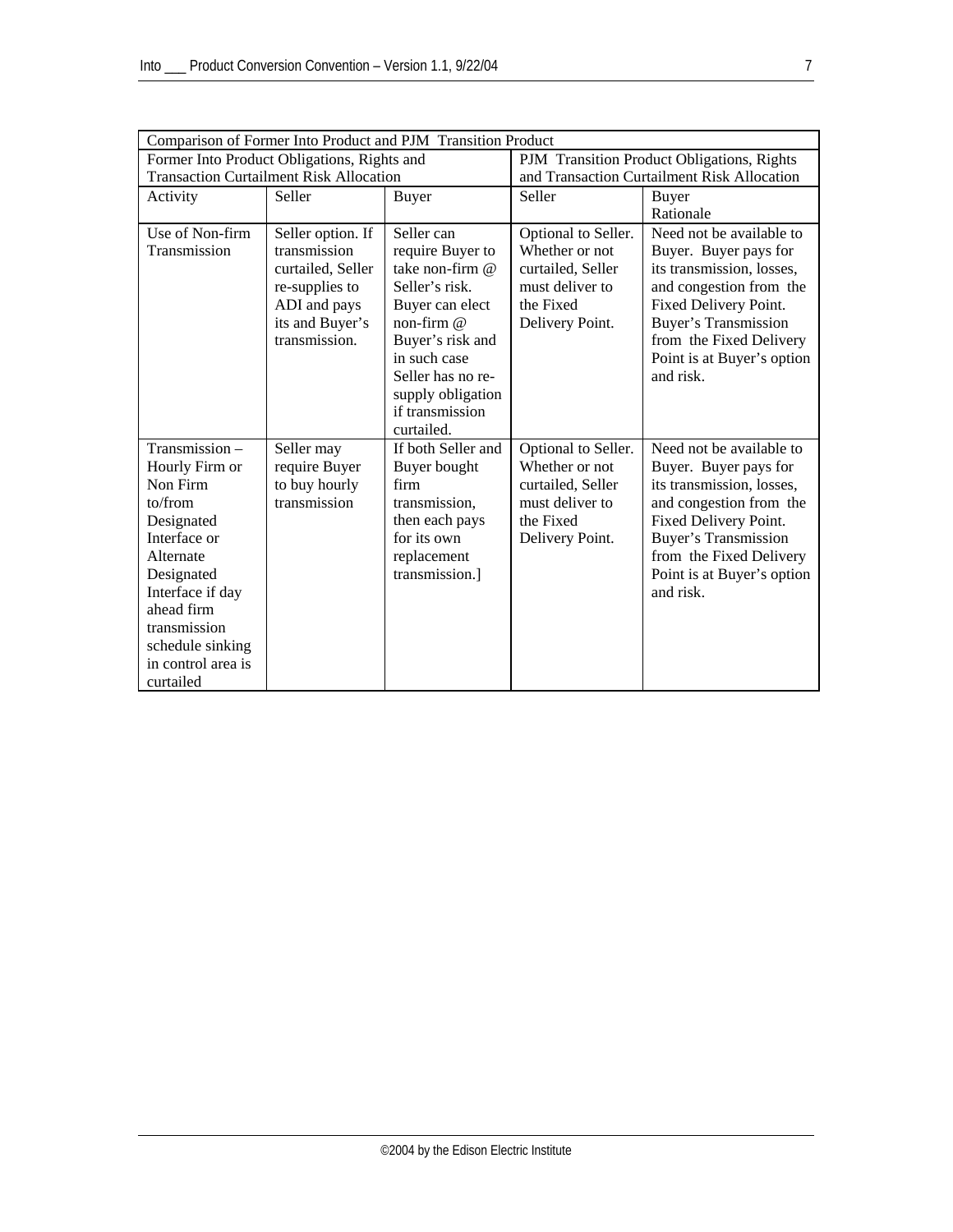| Comparison of Former Into Product and PJM Transition Product |                                     |                                                   |                                  |                         |  |  |
|--------------------------------------------------------------|-------------------------------------|---------------------------------------------------|----------------------------------|-------------------------|--|--|
| Former Into Product Obligations, Rights and Transaction      |                                     | <b>PJM</b> Transition Product Obligations, Rights |                                  |                         |  |  |
| <b>Curtailment Risk Allocation</b>                           |                                     |                                                   | and Transaction Curtailment Risk |                         |  |  |
|                                                              |                                     |                                                   | Allocation                       |                         |  |  |
| Activity                                                     | Seller                              | Buyer                                             | Seller                           | Buyer                   |  |  |
|                                                              |                                     |                                                   |                                  | Rationale               |  |  |
| Non-delivery to                                              | Move to ADI or                      | Receive at ADI or                                 | Not Applicable –                 | Not applicable, Buyer   |  |  |
| DI due to loss of                                            | control area                        | control area                                      | Seller obligated                 | obligated to receive at |  |  |
| Generation                                                   | generation.                         | generation.                                       | to deliver to the                | the Fixed Delivery      |  |  |
| Source.                                                      | Seller pays for                     |                                                   | <b>Fixed Delivery</b>            | Point.                  |  |  |
|                                                              | its and Buyer's                     |                                                   | Point.                           |                         |  |  |
|                                                              | transmission.                       |                                                   |                                  |                         |  |  |
| Seller & Buyer                                               | Seller re-                          | Buyer receives at                                 | Not applicable $-$               | Not Applicable, Buyer   |  |  |
| Firm                                                         | ADI $&$ pays for<br>supplies to ADI |                                                   | Seller obligated                 | obligated to receive at |  |  |
| Transmission                                                 | & pays for its                      | its transmission                                  | to deliver to the                | the Fixed Delivery      |  |  |
| Curtailed To or                                              | transmission                        |                                                   | <b>Fixed Delivery</b>            | Point.                  |  |  |
| within control                                               |                                     |                                                   | Point.                           |                         |  |  |
| area                                                         |                                     |                                                   |                                  |                         |  |  |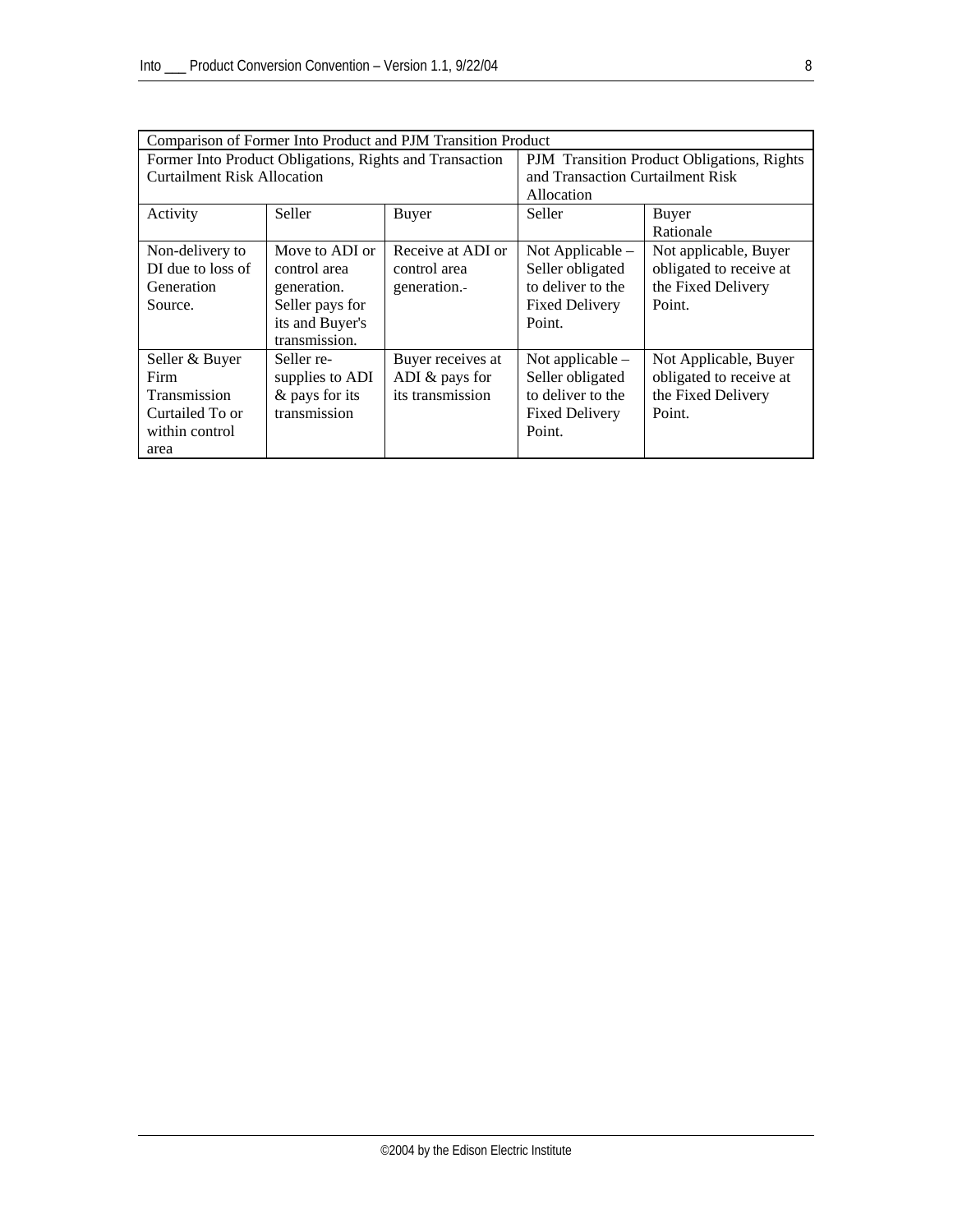| Comparison of Former Into Product and PJM Transition Product                                  |                                                                                                  |                                                                          |                                                                                                |                                                                                  |  |  |
|-----------------------------------------------------------------------------------------------|--------------------------------------------------------------------------------------------------|--------------------------------------------------------------------------|------------------------------------------------------------------------------------------------|----------------------------------------------------------------------------------|--|--|
| Former Into Product Obligations, Rights and<br><b>Transaction Curtailment Risk Allocation</b> |                                                                                                  |                                                                          | PJM Transition Product Obligations, Rights<br>and Transaction Curtailment Risk<br>Allocation   |                                                                                  |  |  |
| Activity                                                                                      | Seller                                                                                           | <b>Buyer</b>                                                             | Seller                                                                                         | <b>Buyer</b>                                                                     |  |  |
| Buyer elected<br>non-firm<br>transmission<br>which was<br>curtailed                           | Seller deemed<br>to have met its<br>delivery<br>obligations and<br>not obligated to<br>re-supply | Buyer assumes<br>risk of<br>transmission<br>curtailment $\&$<br>pays LDs | Not Applicable $-$<br>Seller obligated<br>to deliver to the<br><b>Fixed Delivery</b><br>Point. | Not Applicable, Buyer<br>obligated to receive at<br>the Fixed Delivery<br>Point  |  |  |
| Seller elected<br>non-firm<br>transmission to<br>control area,<br>which is curtailed          | Seller re-<br>supplies to ADI<br>& pays for all<br>transmission                                  | Buyer arranges<br>transmission<br>from ADI at<br>Seller's expense        | Not applicable $-$<br>Seller obligated<br>to deliver to the<br><b>Fixed Delivery</b><br>Point. | Not applicable, Buyer<br>obligated to receive at<br>the Fixed Delivery<br>Point. |  |  |
| Transmission out<br>of control area<br>curtailed                                              | Seller deemed<br>to have met its<br>delivery<br>obligation; no<br>obligation to re-<br>supply    | Buyer deemed to<br>have failed to<br>receive; liable<br>for LDs          | Seller deemed to<br>have met its<br>delivery<br>obligation.                                    | Not applicable - Buyer<br>pays Contract Price.                                   |  |  |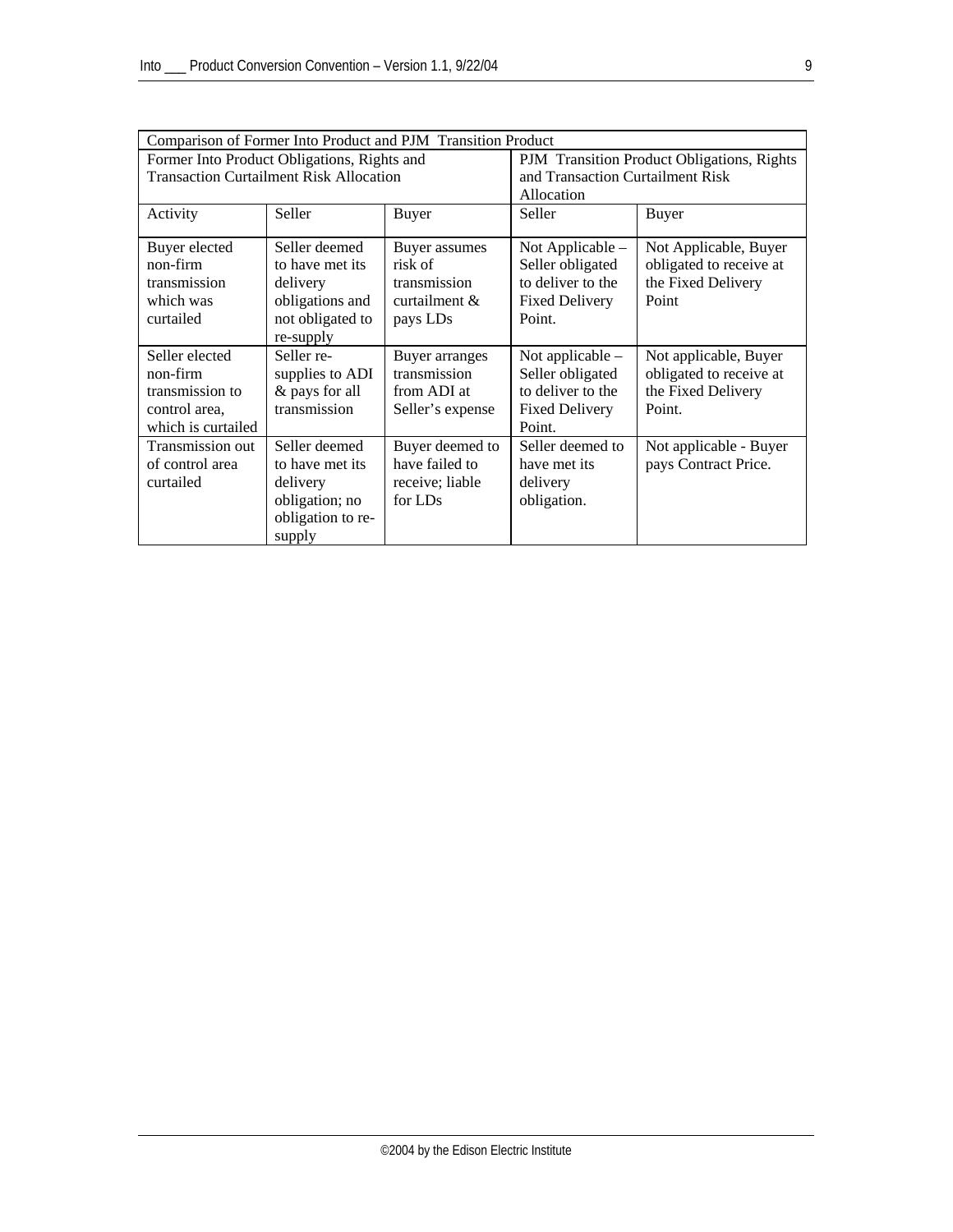|                                                   | Comparison of Former Into Product and PJM Transition Product                                                                                                                                       |                                                                   |                                                                                                                                            |                                                                                          |  |  |  |  |
|---------------------------------------------------|----------------------------------------------------------------------------------------------------------------------------------------------------------------------------------------------------|-------------------------------------------------------------------|--------------------------------------------------------------------------------------------------------------------------------------------|------------------------------------------------------------------------------------------|--|--|--|--|
|                                                   | Former Into Product Obligations, Rights and Transaction                                                                                                                                            | PJM Transition Product Obligations, Rights                        |                                                                                                                                            |                                                                                          |  |  |  |  |
| <b>Curtailment Risk Allocation</b>                |                                                                                                                                                                                                    |                                                                   | and Transaction Curtailment Risk Allocation                                                                                                |                                                                                          |  |  |  |  |
| Activity                                          | Seller                                                                                                                                                                                             | <b>Buyer</b>                                                      | Seller                                                                                                                                     | <b>Buyer</b>                                                                             |  |  |  |  |
| Force Majeure                                     | Seller excused<br>Buyer excused<br>only if<br>only if no<br>transmission from<br>"prevented,"<br>ADI or bus bar in<br>i.e., only if no<br>ADI & no<br>control area.<br>control area<br>generation. |                                                                   | No physical Force Majeure. A Financial<br>force Majeure (i.e. "market disruption<br>event") as per addenda to Master Agreement,<br>if any. |                                                                                          |  |  |  |  |
| Ancillary<br><b>Services</b>                      | Seller supplies<br>to ADI or at<br>control area bus<br>bar                                                                                                                                         | Buyer supplies<br>from ADI or from<br>bus bar to<br>ultimate sink | As provided in<br>existing<br>transaction,<br>otherwise as per<br>PJM Rules, if<br>any.                                                    | As provided in existing<br>transaction, otherwise<br>as per PJM Rules, if<br>any.        |  |  |  |  |
| Supply of<br>Transmission<br><b>Energy Losses</b> | Seller supplies<br>to ADI or at<br>control area bus<br>bar                                                                                                                                         | Buyer supplies<br>from ADI or from<br>bus bar to<br>ultimate sink | As provided in<br>existing<br>transaction,<br>otherwise as per<br>PJM Market<br>Rules, if any.                                             | As provided in existing<br>transaction, otherwise<br>as per PJM Market<br>Rules, if any. |  |  |  |  |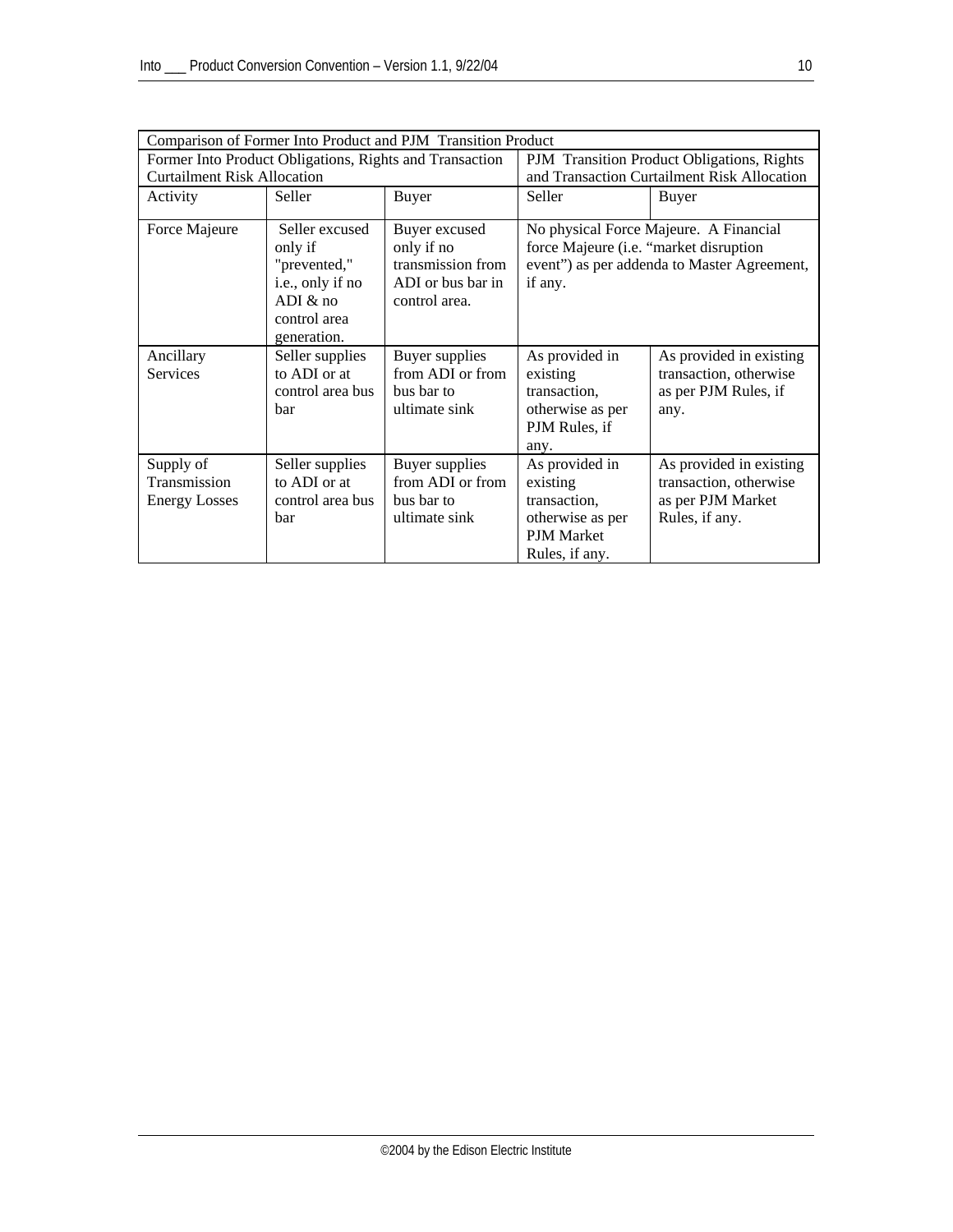#### **AMENDMENT AGREEMENT ADOPTING THE CONVERSION CONVENTION FOR AN INTO \_\_\_\_\_\_\_ ("\_\_\_\_") PRODUCT**

This Amendment Agreement (this "Amendment") is made this \_\_\_ day of \_\_\_\_ 2004, by and between [party A] a \_\_\_\_\_\_\_\_\_\_\_\_\_ corporation ("\_\_\_\_\_\_"), and [Party B], a \_\_\_\_\_\_\_\_\_\_\_\_\_\_ corporation ("\_\_\_\_\_\_\_\_\_\_").

#### **BACKGROUND**

**WHEREAS**, [Party A] and [Party B] are parties to that certain EEI/NEMA Power Purchase and Sale Master Agreement dated as of \_\_\_\_\_\_\_\_\_\_\_\_\_, 200\_, (the "Master Agreement"); and

**WHEREAS**, the PJM Interconnection, LLC ("PJM") expansion to include the \_\_\_\_\_\_\_\_\_\_\_\_ control area is likely to alter the rights, duties and commercial risks of preexisting transactions for an "Into \_\_\_\_\_\_" product as defined in the Master Agreement; and

**WHEREAS**, the Edison Electric Institute ("EEI") has published a "Conversion Convention For An Into \_\_\_\_\_\_\_\_ Product" on its website [\(www.eei.org](http://www.eei.org/)) dated September 22, 2004 which enables parties to amend the Master Agreement to confirm their intentions with respect to certain matters arising in connection with the impact of PJM's expansion on the "Into 'control area'" product; and

**WHEREAS**, the parties desire to amend the Master Agreement to adopt the Conversion Convention.

**NOW, THEREFORE**, for the above reasons, in consideration of the mutual covenants herein, and for other good and valuable consideration, the receipt and sufficiency of which is hereby acknowledged, the parties hereto agree as follows:

1. Adoption. The parties agree that on the date that operational control of the \_\_\_\_\_\_\_ control area is transferred to the PJM and PJM begins to operate an LMP market ( the "Effective Date") the definitions and provisions contained in the Conversion Convention published by the EEI on \_\_\_\_\_\_\_, 2004, are incorporated into and applied to the Master Agreement. References in those definitions and provisions to the Master Agreement will be deemed to be references to this Amendment.

2. The Parties agree that the Fixed Delivery Point(s) for the Into Transactions between them shall be as set forth in Schedule A, which is attached hereto and incorporated herein for all purposes.

3. The Parties agree that the Conversion Price, if any, shall be as set forth in Schedule A hereto.

4. Voidability. Neither PJM's expansion to include \_\_\_\_\_\_\_\_\_\_\_\_\_ control area nor the execution and delivery of this Amendment by the parties shall operate to void, terminate or cancel any Transaction entered into between parties, nor shall the expansion of PJM to encompass or execution and delivery of this Amendment be deemed to impair the

performance by either party under the Master Agreement.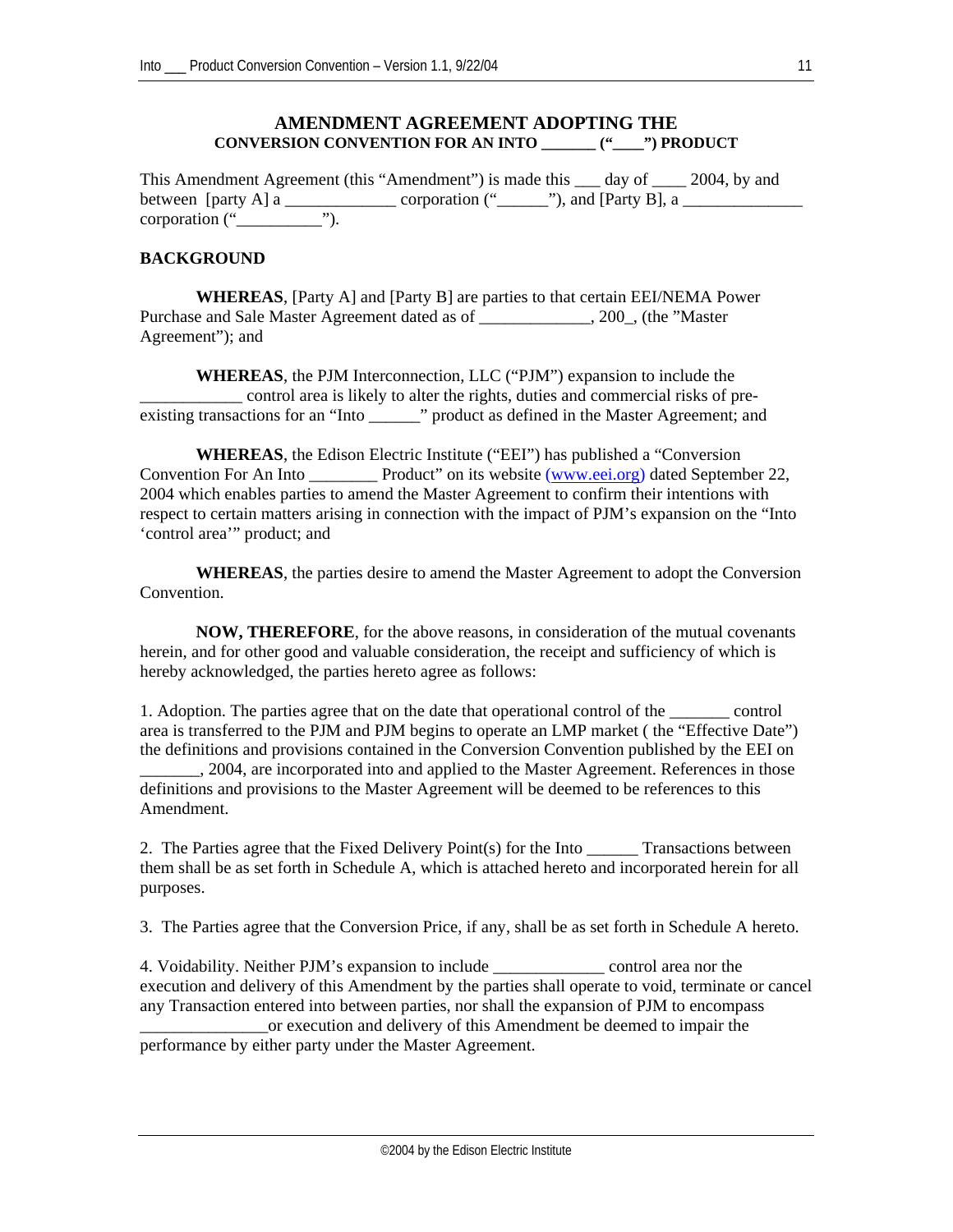5. Entire Agreement. This Amendment, the Master Agreement and the Conversion Convention comprise the entire understanding of the parties with respect to the subject matter hereof, and supercedes all prior or other negotiations, representations, understandings and agreements of, by or among the parties, express or implied, oral or written. The express terms of this Amendment control and supercede any course of performance and/or customary practice inconsistent with such terms. Any agreement hereafter made shall be ineffective to change, modify, discharge or effect an abandonment of this Amendment unless such agreement is in writing and signed by the party against whom enforcement of such change, modification, discharge or abandonment is sought.

6. Governing Law. THIS AMENDMENT AND THE RIGHTS AND DUTIES OF THE PARTIES HEREUNDER SHALL BE GOVERNED BY AND CONSTRUED, ENFORCED AND PERFORMED IN ACCORDANCE WITH THE LAWS OF THE STATE DESIGNATED IN THE MASTER AGREEMENT, WITHOUT REGARD TO PRINCIPLES OF CONFLICTS OF LAW. EACH PARTY WAIVES ITS RESPECTIVE RIGHT TO ANY JURY TRIAL WITH RESPECT TO ANY LITIGATION ARISING UNDER OR IN CONNECTION WITH THIS AMENDMENT.

7. Waiver. Any parties' failure to enforce strictly any provisions of this Amendment shall not be construed as a waiver thereof, or as excusing either party from future performance. Any waiver, to be effective, must be in writing and signed by the party against whom it is sought to be enforced.

8. Successors and Assigns. This Amendment shall inure to the benefit of, and be binding upon, the successors and assigns of the respective parties hereto.

9. Counterparts. This Amendment may be executed in any number of counterparts and by each party on a separate counterpart or counterparts, each of which when so executed and delivered shall be deemed an original and all of which taken together shall constitute but one and the same instrument.

IN WITNESS WHEREOF, the parties have executed this Amendment as of the date first written above.

| [Party A]<br>By: | [Party B]<br>Bv: |
|------------------|------------------|
| Name:            | Name:            |
| Title:           | Title:           |